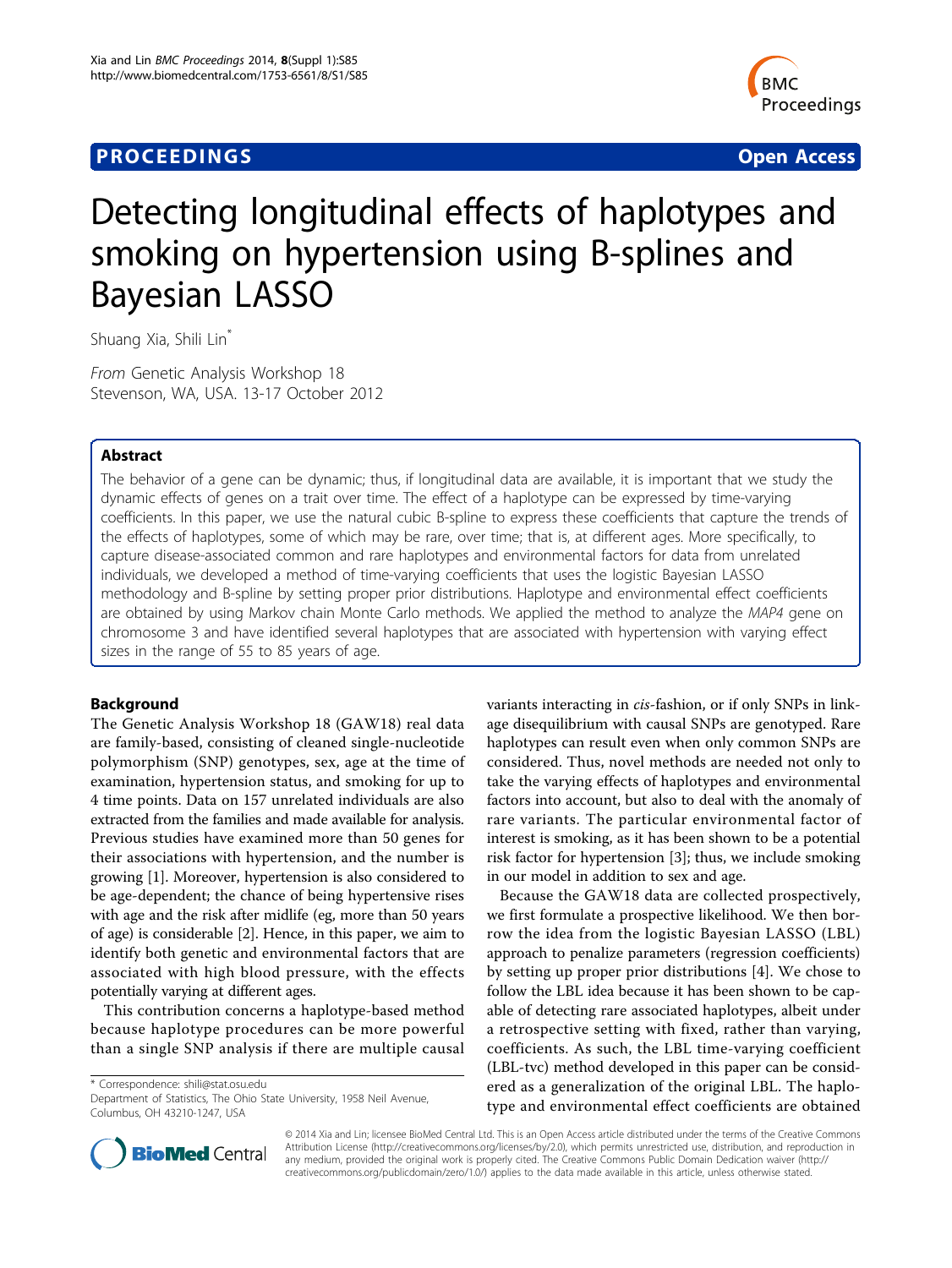by using Markov chain Monte Carlo (MCMC) methods. By using the proper percentiles of the sampled parameters, we can also construct hypothesis tests to determine whether a haplotype or an environmental covariate is associated with the disease.

#### Methods

#### Data

We considered data from 153 unrelated individuals. Blood pressure measurements, age, and smoking status were available for up to 4 time points. Specifically, 40, 41, 45, and 31 individuals had measurements at 1, 2, 3, and 4 time points, respectively. Binary hypertension status is as defined in the original study: An individual is labeled as hypertensive if the systolic blood pressure is greater than 140 mm Hg, or the diastolic blood pressure is greater than 90 mm Hg, or if the individual is on antihypertensive medication at the time of examination. Individuals with incomplete genotype data for the SNPs under consideration were excluded from the analysis. However, individuals with measurements at less than 4 time points were all included because such individuals can be accommodated by our model (see below).

#### Selection of 4 regions in the MAP4 gene

To provide a focused analysis, we only considered the MAP4 gene, which was associated with hypertension in previous studies. First we carried out preliminary analysis to find regions that provide at least weak evidence of association in MAP4 by single SNP analysis to reduce the computational burden of LBL-tvc. Specifically, we performed a logistic regression analysis for each SNP in the MAP4 gene and included age, sex, and smoking in the model as follows:

$$
logit(p(Y_1 = 1 | covariates)) = \beta_0 + \beta_1 SNP_k + \beta_2SMOKE_1 + \beta_3AGE_1 + \beta_4SEX
$$
 (1)

where  $Y_1$ , SMOKE<sub>1</sub>, AGE<sub>1</sub>, and SEX are the hypertension status (1 if hypertension), smoking status, age, and sex at the first examination, respectively, and  $SNP_k$  is the genotype at the  $k<sup>th</sup>$  SNP. A chi-square analysis of variance (ANOVA) test is performed and the  $p$  value is recorded.

We choose SNPs corresponding to the 4 smallest  $p$  values as the anchors of our 4 regions for further analysis. Each chosen SNP and its 4 adjacent SNPs (2 on each side) form a 5-SNP-haplotype block. We used the Hapassoc software ([http://cran.r-project.org/web/](http://cran.r-project.org/web/packages/hapassoc/index.html) [packages/hapassoc/index.html\)](http://cran.r-project.org/web/packages/hapassoc/index.html) to estimate haplotype frequencies, which were then used as the starting values for our MCMC analysis.

#### Prospective likelihood formulation

Let  $Y_{i,j}$  be the affection status and  $E_{i,j}$  the smoking status of the *i*<sup>th</sup> individual at the *j*<sup>th</sup> examination (*i* = 1,2,..., *n*;  $j = 1,2,3$ ,  $j_i \leq 4$ ), where *n* is the number of individuals

with observed data. Further, let *Zi* be the phased (missing) haplotype pair and  $S_i$  the sex of the  $i^{\text{th}}$  individual. The probability of a certain haplotype pair can be written as

$$
P(Z|\lambda) = a_z(\lambda) = P(Z = z_k/z_{k'}|\lambda) = \delta_{kk'}df_k + (2 - \delta_{kk'}) (1 - d)f_kf_{k'},
$$
 (2)

where  $f_1, \ldots, f_m$  denote the *m* haplotype frequencies,  $\delta_{kk'}$  is the indicator function that equals to 1 if  $k = k'$ , and  $d$  ∈ (−1,1) is the inbreeding coefficient that can capture the excess or reduction of homozygosity [[5](#page-3-0)]. When  $d = 0$ , Hardy-Weinberg equilibrium holds. The vector  $\lambda$  is the collection of all parameters. Suppose the disease statuses *Yi*,*<sup>j</sup>* are independent, conditional on the mean effect at time point j. In addition, assume that smoking status and haplotype are independent. Let Ψ be the collection of haplotype, smoking, sex, and age effect plus the parameters associated with haplotype frequencies, from which the mean effect can be constructed (see B-splines section). Then, the complete data prospective likelihood can be written as

$$
I_c(\Psi)=\left\lfloor \prod_{i,j}P(Y_{i,j}|E_{i,j},Z_i,S_i,\Psi)\right\rfloor\left\lfloor \prod_i P(E_{i,1},\Psi)\prod_{j\geq 2}P(E_{i,j}|E_{i,j-1},\Psi)\right\rfloor\prod_i P(Z_i|\Psi)\prod_i P(S_i|\Psi). \tag{3}
$$

Let  $\theta_{z,E} = P(Y = 1 | Z, E, S) / P(Y = 0 | Z, E, S)$ . A logistic regression model leads to  $log(\theta_{Z,E}) = \beta_0 + \beta_h(t)X_h + \beta_E X_E(t) + \beta_{E,h} X_{E,h} + \beta_s X_s$ , where  $\beta_h(t)$  is the vector of haplotype effects at age t;  $\beta_E$  is the smoking effect;  $\beta_{E,h}$  is the interaction effect; and  $\beta_s$  is the sex effect. Furthermore,  $X_h$  is the design vector that gives the number of copies of each haplotype in  $Z$ ;  $X_E(t)$ is the smoking status at age  $t$  (age at examination);  $X_{E,h}(t)$ is the interaction of smoking and haplotype; and *Xs* is the sex.

#### B-splines

We consider the natural cubic B-spline to express the haplotype effects over time. We write  $\beta_h(t) = \sum$ *L*+4 *l*=4  $\beta_{hl}B_l(t)$ , where  $\beta_{hl}(t)$  is the natural cubic B-spline basis function, and  $L$  is the number of interior knots. Because the age range is from 22 to 97, we let  $L = 2$  and choose interior knots to be (40, 60) and the boundary knots to be (20, 100). We then rewrite the logistic model as

$$
\log(\theta_{Z,E}) = \beta_0 \sum_{l=1}^{L+4} \beta_{hl} B_l(t) X_h + \beta_E X_E(t) + \beta_{E,h} X_{E,h}(t) + \beta_s X_s = \beta_0 + \tilde{\beta} \tilde{X}(t), \quad (4)
$$

where  $\tilde{\beta} = (\beta_{hl}, \beta_E, \beta_{E,h}, \beta_s)$ ,  $\tilde{X}(t) = (B_l(t)X_h, X_{E,h}(t), X_s)$ . The likelihood function is now completely specified in terms of the parameter vector Ψ.

#### MCMC estimation of parameters

We follow the LBL [[4\]](#page-3-0) methodology for estimating the parameters. A double exponential distribution with mean 0 is set to be the prior distribution for each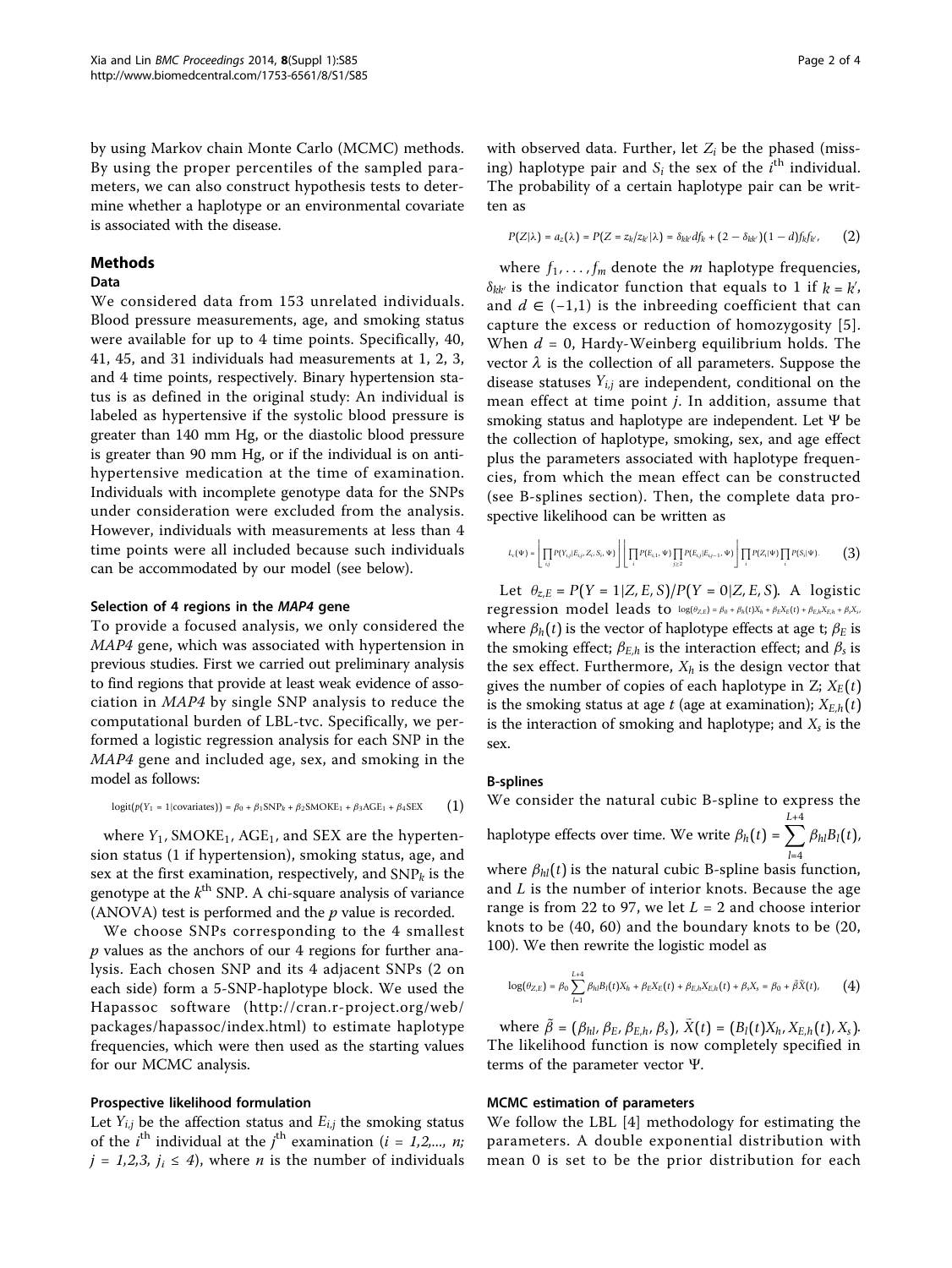parameter in  $\tilde{\beta}$ , with the intensity parameter set to be gamma, to control shrinkage. Uninformative priors are set for haplotype frequencies and inbreeding coefficient. We use MCMC methods to sample the parameters from the appropriate posterior distributions. If it is feasible to sample directly from the conditional distribution of a parameter, then we use the Gibbs sampler; otherwise, we use the Metropolis-Hastings algorithm with appropriate proposal distribution.

#### Results

LBL-tvc was applied to each of the four 5-SNP-haplotype blocks/regions in the MAP4 gene. For each region, at least 1 haplotype shows significant effect at the age range of 55 to 85 years (Table 1). It is interesting to see that the effect over time is consistent over all 4 regions. Specifically, the associated haplotypes do not confer risk until an individual turns 55 to 60 years of age. The risk continues to rise and reaches the maximum at an age of 70 to 75 years. To see this more clearly, we have plotted the haplotype effects over time (Figure [1](#page-3-0)) for the associated haplotype GGTCC in region 2, which spans the region from 47964587 to 47985074 base pairs (bp) on chromosome 3, covering 2 introns and 1 exon. The haplotype appears to be protective at a young age and gradually becomes a risk haplotype when an individual reaches 60 years of age. The effect is the strongest at 65 to 70 years of age, with an estimated odds ratio of 2.52, indicating a fairly strong association. The effect appears to diminish at an older age. However, note that the number of subjects in the young (25 to 40 years) and the old (90 to 95 years) categories are very small, and thus the corresponding results in these categories should be interpreted with great caution. This phenomenon also occurs in the other haplotypes. Also note that for the identified haplotype CGAGG in region 47911271 to 47915368 bp, which covers 3 exons and 3 introns, the estimated haplotype frequency is less than 0.05, considered to be a rare haplotype. The effect of this haplotype would have been overlooked had one used a pooling method by combining this haplotype with other rare haplotypes or with a common similar haplotype [\[4](#page-3-0)]. Although sex and smoking are also included in the model, neither effect is deemed to be significant according to our model.

#### **Discussion**

The longitudinal nature of the GAW18 data calls for methodology that is able to take the correlated measurements into account. Furthermore, there is a great deal of treasures that are yet to be mined from the common SNP data collected in genome-wide association studies. To this end, we have proposed LBL-tvc, a logistic regression model, to handle the correlated measurements over

|  |  |  |  | Table 1 Significant haplotypes and their effect estimates in 4 regions of the <i>MAP4</i> gene on chromosome 3 |  |  |  |
|--|--|--|--|----------------------------------------------------------------------------------------------------------------|--|--|--|
|--|--|--|--|----------------------------------------------------------------------------------------------------------------|--|--|--|

|     | 47911271-<br>47915368(EIEIEI*) |       |                |              |      | 47964587-47985074(IEI*) |           |             | 47998716-48005285(I*) |           |              | 48022323-48037328(I*) |           |      |      |
|-----|--------------------------------|-------|----------------|--------------|------|-------------------------|-----------|-------------|-----------------------|-----------|--------------|-----------------------|-----------|------|------|
| Hap | <b>CGACG+</b>                  |       |                | <b>TGGCG</b> |      | <b>GGTCC</b>            |           | <b>TTCG</b> |                       |           | <b>ATTTG</b> |                       |           |      |      |
| Age | $OR+$                          | $L^*$ | $U^{\ddagger}$ | <b>OR</b>    | L    | U                       | <b>OR</b> | L           | U                     | <b>OR</b> | L            | U                     | <b>OR</b> | L    | U    |
| 25  | 0.72                           | 0.05  | 6.56           | 0.19         | 0.01 | 1.46                    | 0.13      | 0.01        | 0.86                  | 0.14      | 0.01         | 0.90                  | 0.16      | 0.01 | 0.99 |
| 30  | 0.59                           | 0.04  | 4.22           | 0.15         | 0.00 | 1.04                    | 0.10      | 0.01        | 0.61                  | 0.11      | 0.01         | 0.63                  | 0.13      | 0.01 | 0.70 |
| 35  | 0.55                           | 0.07  | 2.77           | 0.19         | 0.02 | 0.83                    | 0.14      | 0.02        | 0.52                  | 0.14      | 0.02         | 0.51                  | 0.16      | 0.03 | 0.57 |
| 40  | 0.58                           | 0.10  | 2.21           | 0.30         | 0.08 | 0.84                    | 0.26      | 0.10        | 0.57                  | 0.26      | 0.10         | 0.55                  | 0.27      | 0.11 | 0.59 |
| 45  | 0.69                           | 0.14  | 2.35           | 0.54         | 0.23 | 1.17                    | 0.51      | 0.28        | 0.89                  | 0.50      | 0.28         | 0.87                  | 0.49      | 0.27 | 0.88 |
| 50  | 0.92                           | 0.23  | 2.96           | 0.96         | 0.48 | 1.90                    | 0.93      | 0.55        | 1.55                  | 0.94      | 0.56         | 1.56                  | 0.89      | 0.53 | 1.50 |
| 55  | 1.31                           | 0.39  | 4.66           | 1.59         | 0.85 | 3.05                    | 1.53      | 0.94        | 2.55                  | 1.62      | 1.01         | 2.67                  | 1.50      | 0.91 | 2.49 |
| 60  | 1.97                           | 0.63  | 7.91           | 2.29         | 1.19 | 4.49                    | 2.15      | 1.26        | 3.79                  | 2.38      | 1.41         | 4.16                  | 2.17      | 1.27 | 3.81 |
| 65  | 2.99                           | 0.92  | 13.3           | 2.69         | 1.39 | 5.36                    | 2.52      | 1.42        | 4.55                  | 2.85      | 1.64         | 5.10                  | 2.59      | 1.48 | 4.68 |
| 70  | 4.40                           | 1.13  | 25.4           | 2.67         | 1.42 | 5.19                    | 2.52      | 1.43        | 4.55                  | 2.84      | 1.65         | 5.02                  | 2.63      | 1.52 | 4.68 |
| 75  | 5.98                           | 1.23  | 53.8           | 2.32         | 1.25 | 4.49                    | 2.26      | 1.26        | 4.11                  | 2.50      | 1.44         | 4.47                  | 2.35      | 1.36 | 4.20 |
| 80  | 7.14                           | 1.23  | 98.7           | 1.87         | 0.98 | 3.68                    | 1.88      | 1.01        | 3.55                  | 2.04      | 1.11         | 3.81                  | 1.95      | 1.09 | 3.69 |
| 85  | 7.15                           | 1.09  | 120            | 1.46         | 0.70 | 3.02                    | 1.53      | 0.76        | 3.12                  | 1.69      | 0.80         | 3.32                  | 1.57      | 0.80 | 3.27 |
| 90  | 5.71                           | 0.77  | 103            | 1.15         | 0.45 | 2.88                    | 1.27      | 0.54        | 3.08                  | 1.30      | 0.55         | 3.17                  | 1.28      | 0.54 | 3.23 |
| 95  | 3.47                           | 0.31  | 82.1           | 0.96         | 0.23 | 3.69                    | 1.12      | 0.31        | 4.38                  | 1.12      | 0.32         | 4.28                  | 1.11      | 0.31 | 4.29 |

\*In each of the 5-SNP-haplotype regions in the MAP4 gene, the exons (E) and introns (I) covered by the region are indicated. For example, the region from 47911271 to 47915368 covers 3 exons and 3 introns starting with an exon, indicating that the first SNP is in an exon and the last SNP is in an intron. †This is a rare haplotype as the estimated frequency is less than 0.05.

‡ OR (odds ratio), L (lower bound of 95% credible interval [CI]), and U (upper bound of 95% CI) are presented for ages from 25 to 95 years, in an increment of 5.